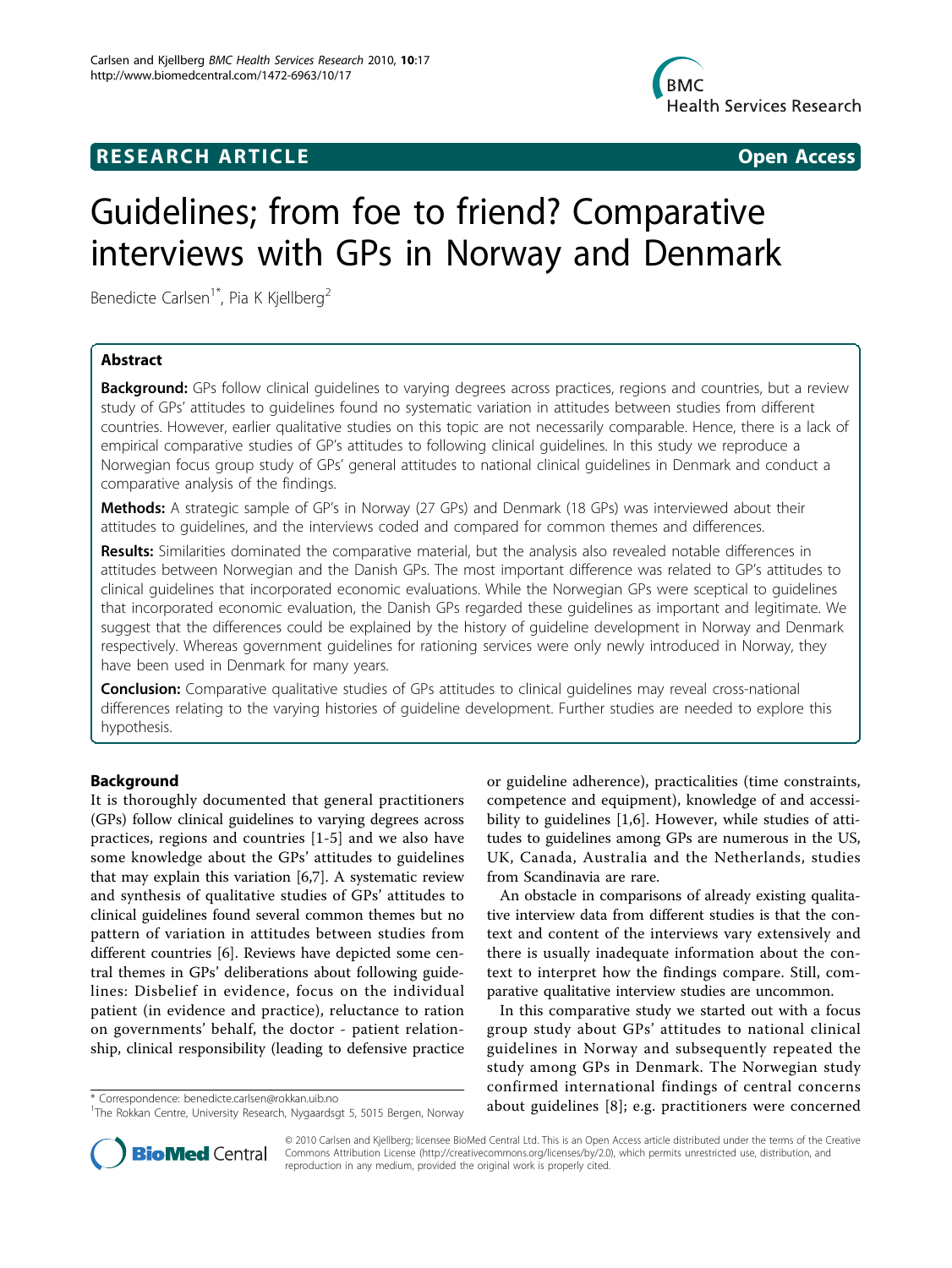about the potential loss of clinical discretion and the holistic approach of general practice, which they feared increased use of clinical guidelines might lead to. However, even though only a fraction of Norwegian clinical guidelines are restrictive, the Norwegian GPs seemed especially sceptical to rationing motives in clinical guidelines issued by the health authorities, and claimed they frequently took the patient's side in opposition to the health authorities.

Norway and Denmark are neighbouring countries with many common characteristics regarding population and welfare and with similar health care systems. However, there are some relevant differences between the organisation of Norwegian and Danish general practice that we expected could be reflected in the GPs' attitudes. In general Norwegian GPs are subject to less government regulation and control than their Danish counterparts, although stricter regulations have been signalled [[9\]](#page-7-0). In many ways Norwegian health authorities have followed the Danish: For example, a patient list capitation system and government issued clinical guidelines and regulations have been common in Danish general practices since the 1950s. A patient list system with partial capitation payment based on the Danish model was introduced in Norway in 2001.

An overview of the total volume of Norwegian guidelines relevant to general practice is lacking, but we know that government guidelines are fewer and of a more recent date in Norway. While some government guidelines are purely based on clinical assessments or giving advice about novel technology, government guidelines are increasingly used as a tool for rationing health care and thus incorporating economic considerations, e.g. since 2002 all new drugs are exposed to a cost-benefit analysis before being accepted for patient reimbursement [[10](#page-7-0)]. Different government led institutions, such as the Directorate for Health and Social Affairs, the Norwegian Medicines Agency, the Knowledge Centre for the Health Services, the Norwegian Board of Health, and the Ministry of Health and Care Services, as well as some independent and private organisations; the Norwegian Medical Association, the Norwegian College of General Practitioners, and pharmaceutical companies, have all produced clinical guidelines for general practice in Norway in recent years. Comparatively fewer guidelines are issued by the government led institutions. The Directorate for Health and Social Affairs has only recently (after these interviews were conducted) set up a web-site - "The Health Library" - where guidelines and educational materials issued from both governmental and other sources since 2000 are accessible [http://www.shdir.no/helsebiblioteket](Table 2Sample profile compared to all Norwegian and Danish GPsVariableNorwegian sampleGPs in Norway*Danish sampleGPs in Denmark***Data from the Norwegian Labour and Welfare Organisation and the Norwegian Medical Association: Available at http://www.nav.no/page?id=1073743257 and http://www.legeforeningen.no/index.gan?id=124987 Accessed August, 2007.**Data from the Danish Medical Association and the Danish Ministry of Health and Prevention: Available at http://www.laeger.dk/portal/page/portal/LAEGERDK/LAEGER_DK and http://www.sum.dk/ Accessed June 2009.Number of GPs273862183.639Male GPs67%68%56%62%Age (mean)454756,253,6Current list size (mean)1110119614981583GPs with open list31%46%53%65%).

In Denmark clinical guidelines are primarily issued by The Danish College of General Practitioners (DSAM),

The National Board of Health and the Institute for Rational Pharmacotherapy, a partly independent institute under the Danish Medicines Agency. DSAM and The National Board of Health have issued guidelines since the late 1980s and they issue both guidelines regarding innovative technology and restrictive guidelines to secure priority setting. DSAM started developing clinical guidelines to prevent health authorities from monopolising the agenda in guideline development [\[11](#page-7-0)]. Their strategy was to issue DSAM guidelines as well as to participate in developing government guidelines of relevance to general practice. Since 1999 DSAM has issued 15 guidelines and participate today in the development of guidelines issued by The National Board of Health, which has issued 8 guidelines since 1999.

The Institute for Rational Pharmacotherapy was established in 1999 "to promote the most rational use of current and future medicinal products with respect to both pharmacological and economical aspects" and is "directed towards both primary and hospital care" [[12\]](#page-7-0). Since 1999 this institute has issued 8 reference programmes and 183 drug assessments.

Hence, it may be argued that Denmark has a more mature primary care system (with regard to guideline implementation and regulation), and we thus expected that GPs' attitudes to national clinical guidelines in the two countries somehow would reflect this development.

## Methods

This is a comparative qualitative study based on focus group interviews with GPs in Norway and Denmark.

## Interviews in Norway

The Norwegian part of the study was conducted in 2007 by the Norwegian author who is a social scientist with long experience with health services research and who had conducted group interviews with GPs on earlier occasions. The Norwegian researcher interviewed six groups of GPs following a semi-structured interview guide. (The main questions appear in Table [1\)](#page-2-0).

The sampling was mainly conducted according to convenience and included 27 GPs from the counties of Hordaland (20 GPs) and the capital area of Oslo (7 GPs). The participating GPs were all members of doctors' educational groups and thus familiar with each other. The sample was selected from 11 groups that contacted us after receiving a letter of invitation, which we had sent to a total of 93 group leaders. An overview of the sample compared to the total population of GPs in Norway is presented in Table [2.](#page-2-0) Both in Norway and Denmark, the great majority of GPs are periodically members of such groups which are obligatory to obtain specialist status and to preserve such status.

Interviews lasted from one to one and a half hour. The group discussions were recorded and subsequently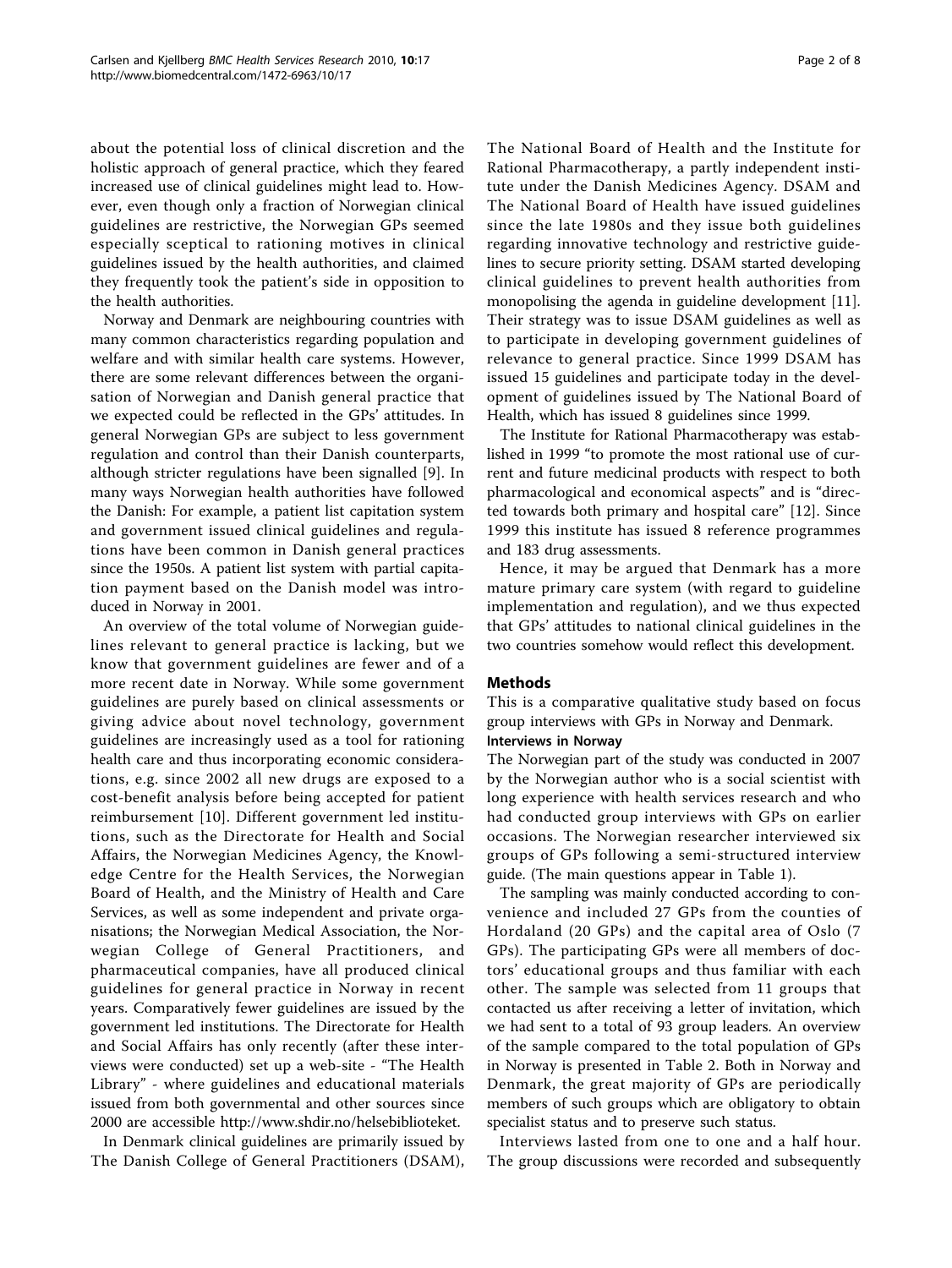<span id="page-2-0"></span>

| 1. A short round about each participant's practice.                                                                           |  |  |  |  |
|-------------------------------------------------------------------------------------------------------------------------------|--|--|--|--|
| 2. Are quidelines an important part of your practices?                                                                        |  |  |  |  |
| 3. Guidelines you are familiar with and use? Why these?                                                                       |  |  |  |  |
| 4. Trust in the evidence and the quidelines?                                                                                  |  |  |  |  |
| 5. What characterises useful quidelines?                                                                                      |  |  |  |  |
| 6. To what degree do you feel you should follow guidelines?                                                                   |  |  |  |  |
| 7. Arguments for extended use of quidelines?                                                                                  |  |  |  |  |
| 8. Arguments for restricting the use of guidelines?                                                                           |  |  |  |  |
| 9. Do different quidelines give diverging advice?                                                                             |  |  |  |  |
| 10. Do you experience challenges in combining guidelines and clinical discretions?                                            |  |  |  |  |
| 11. To what degree do you see it as an ideal to comply with patients' wishes and share decisions with patients?               |  |  |  |  |
| 12. Do you see quidelines as a challenge or as support in relation to negotiations with patients and your role as gatekeeper? |  |  |  |  |

transcribed by a research assistant. The researcher gave a short introduction before each interview and then acted as facilitator to ensure that all the themes in the interview guide were discussed and that all participants were given opportunities to be heard in the discussions. The participants were asked about what they included in the concept of "clinical guidelines" and were asked to mention and discuss any guidelines they were familiar with. More practical details of the interviews are described elsewhere [\[8](#page-6-0)].

## Interviews in Denmark

The Danish part of the study was conducted in 2008 by the Danish author who is a social scientist with a background similar to the Norwegian author. The Danish author interviewed three groups of GPs following the same semi-structured interview guide as did the Norwegian author, and prepared for the interviews by reading the Norwegian interviews and discussing central themes with the Norwegian author.

The sampling was conducted according to convenience and included 18 GPs from the capital area of Copenhagen. The participating GPs were all members of doctors' educational groups and thus familiar with each other. The sample consisted of one group that contacted us after receiving a letter of invitation sent to all group leaders in the capital area, and another two groups that contacted us after receiving a follow up letter of

recommendation send by a local GP opinion leader. An overview of the sample compared to the total population of GPs in Denmark is presented in Table 2.

The Danish interviews lasted between one and a half and two hours. The group discussions were recorded and transcribed by a research assistant, and the transcriptions were validated by the Danish author.

## Qualitative analysis

The Norwegian interviews were analysed before we conducted the Danish part of the study. The analysis was conducted by the Norwegian researcher and a Norwegian colleague who is both a researcher and a medical doctor (see acknowledgements). We used thematic content analysis [[13](#page-7-0)] which in short means that the researchers read the transcriptions from the interviews several times, discussed possible core themes and agreed about a system of codes to mark the different themes. The themes partly reflected the themes of the interview guide, but new subjects and ways of categorising them also appeared in the discussions and were thus included in the coding scheme. The emerging themes were first ordered and analysed group by group and finally merged in a theme-based file. The overview of core themes and the interpretation of the results in the Norwegian study are published elsewhere [[8\]](#page-6-0).

In the Danish part of the study we aimed at reproducing the Norwegian study as far as possible. The Danish and

Table 2 Sample profile compared to all Norwegian and Danish GPs

| Variable                 | Norwegian sample | GPs in Norway* | Danish sample | GPs in Denmark** |
|--------------------------|------------------|----------------|---------------|------------------|
| Number of GPs            |                  | 3862           | R.            | 3.639            |
| Male GPs                 | 67%              | 68%            | 56%           | 62%              |
| Age (mean)               |                  |                | 56.2          | 53.6             |
| Current list size (mean) | 110              | 1196           | 498           | 1583             |
| GPs with open list       | 31%              | 46%            | 53%           | 65%              |

\*Data from the Norwegian Labour and Welfare Organisation and the Norwegian Medical Association: Available at [http://www.nav.no/page?id=1073743257](http://www.biomedcentral.com/1472-6963/10/17) and [http://www.legeforeningen.no/index.gan?id=124987](Table 2Sample profile compared to all Norwegian and Danish GPsVariableNorwegian sampleGPs in Norway*Danish sampleGPs in Denmark***Data from the Norwegian Labour and Welfare Organisation and the Norwegian Medical Association: Available at http://www.nav.no/page?id=1073743257 and http://www.legeforeningen.no/index.gan?id=124987 Accessed August, 2007.**Data from the Danish Medical Association and the Danish Ministry of Health and Prevention: Available at http://www.laeger.dk/portal/page/portal/LAEGERDK/LAEGER_DK and http://www.sum.dk/ Accessed June 2009.Number of GPs273862183.639Male GPs67%68%56%62%Age (mean)454756,253,6Current list size (mean)1110119614981583GPs with open list31%46%53%65%) Accessed August, 2007.

\*\*Data from the Danish Medical Association and the Danish Ministry of Health and Prevention: Available at [http://www.laeger.dk/portal/page/portal/LAEGERDK/](http://www.ncbi.nlm.nih.gov/pubmed/12405894?dopt=Abstract) [LAEGER\\_DK](http://www.ncbi.nlm.nih.gov/pubmed/12405894?dopt=Abstract) and [http://www.sum.dk/](http://www.ncbi.nlm.nih.gov/pubmed/15069910?dopt=Abstract) Accessed June 2009.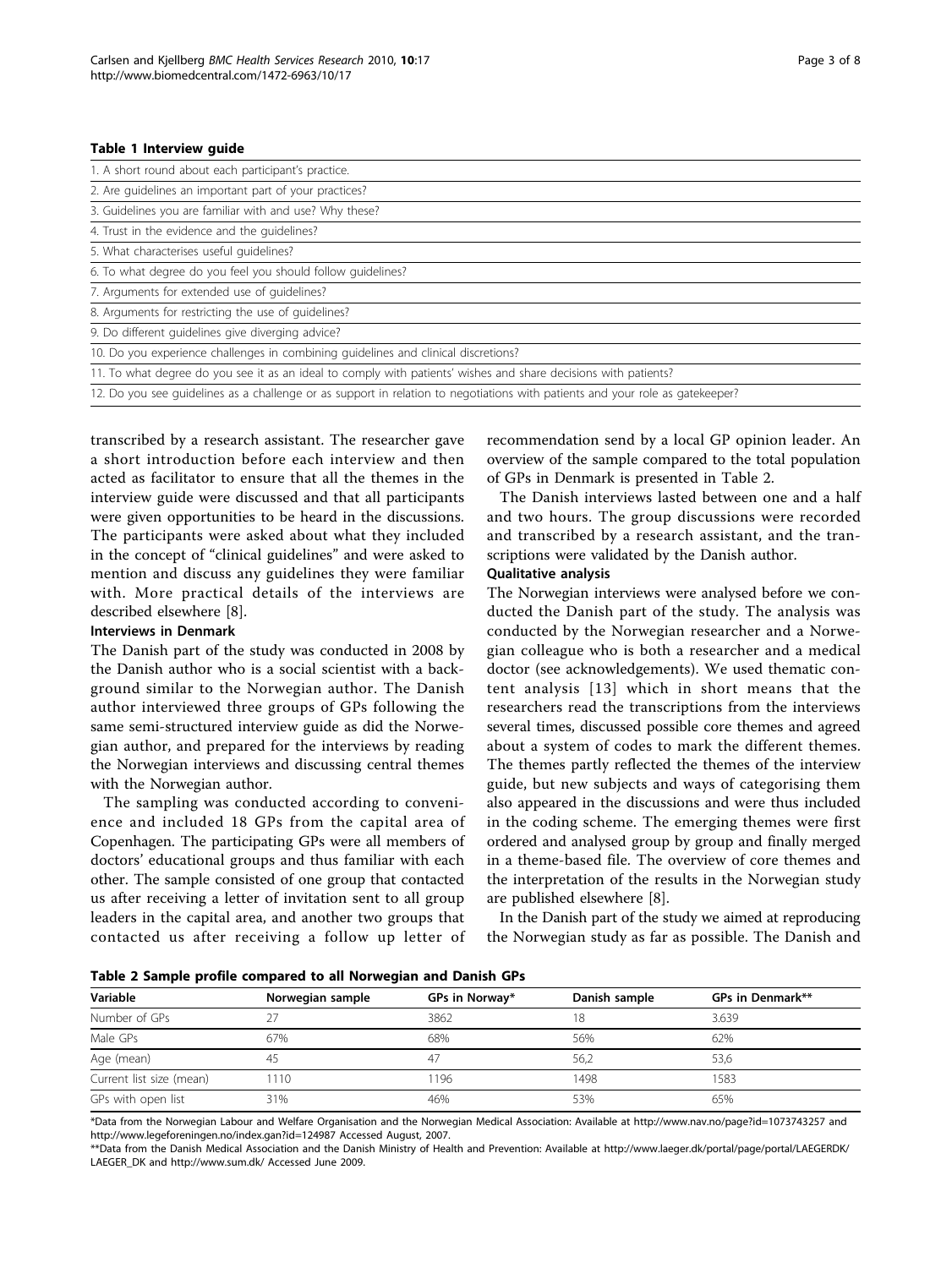the Norwegian authors read the transcriptions from the Danish interviews, discussed possible core themes and agreed about at set of codes to mark the different themes. The codes were almost the same as the codes used in the analysis of the Norwegian interviews. The transcriptions of the interviews were coded by the Norwegian author and the coding revised by the Danish author.

Finally we conducted a comparative analysis. Both researchers read both sets of coded interviews and cooperated on a cross-case analysis [[14\]](#page-7-0). What we deemed as typical passages from the interviews were grouped under similar headings for Norwegian and Danish interviews separately and these findings were then brought together in a matrix to obtain a further overview of similarities and differences between the Norwegian and the Danish material. Although similarities dominated the material, we found the differences even more interesting to report. Thus we decided to extract and present citations that represent the most evident cross country difference.

## Results

The general impression from the interviews is that the discussions among Norwegian GPs and Danish GPs are quite similar. For example, their concerns about implementing clinical guidelines in practice, their views on clinical evidence and their attitudes and experiences with the professional role in the doctor - patient relationship are comparable. However, there is also a striking difference, which will be presented in more detail below.

The main views that emerged in both the Norwegian and the Danish interviews were:

• The GPs generally felt unable to keep updated on new treatments and research evidence. Many expressed that they regret this situation. They therefore underlined the need for more short and practical clinical guidelines.

• In addition the participants claimed that they were sometimes sceptical to the evidence clinical guidelines were based on. Still, there was consensus about trust in guidelines developed by the GP organisations.

• The interviews also show that GPs experience a dilemma between standardising practice (guidelines are part of this) and individual treatment of the consulting patient. Patients can also appear demanding, which sometimes lead to negotiations with patients to comply with clinical guidelines.

• The interviews indicate that format, accessibility and implementation strategy influence the use of clinical guidelines.

◦ The GPs claimed that they mainly use guidelines that make work easier, not those who complicate practice.

◦ They found some of the guidelines difficult to access.

◦ Some said they miss one complete source for clinical information and guidelines.

An interesting national difference was evident from an early stage in the analysis. This was a difference of degree, not of substance, but it was striking nonetheless: The Danish group discussions did not reflect the Norwegian concern with economic considerations in guidelines. The Danish GPs demonstrated a much more positive attitude to government guidelines, and they appear more appreciative of government efforts to implement priority setting through guidelines. Although they conveyed some displeasure with obligatory regulations from the The National Board of Health, the Danish GPs appear to have internalised the health authorities' goals for resource allocation (as well as the clinical advantages of standardising practice), accepted the need for rationing and thus see their practice as part of a greater scheme of priority setting. While the Norwegian GPs present themselves as allied with their patients against the authorities' attempt to ration health care, the Danish GPs see a need for rationing. The Danish GPs also claimed they sometimes explain their view to patients when they ration health care to follow government guidelines. Thus the Danish GPs do not convey the same one-sided confidence in and alliance with the patients as we registered in the Norwegian study [[8\]](#page-6-0). Additionally, the Danish GPs' seemed to have less respect for patients' demands than their Norwegian colleagues, even though the Danish GPs also admitted difficulties with rationing healthcare when patients are demanding.

The comparative analysis also suggests that the Norwegian doctors fear a coming development towards more standardisation of practice, less clinical freedom and a strengthening of economic considerations at the expense of clinical concerns in government guidelines. In contrast, the Danish GPs remember that they used to be sceptical to government issued clinical guidelines but acknowledge that their attitudes have changed. Hence they now underline the need to standardise care and secure fair allocation of resources.

In the following two sections we present some characteristic extracts from the Norwegian and Danish focus groups that illustrate the core differences in attitudes to rationing and government guidelines.

#### Norwegian interviews

## Reject rationing. Believe economic considerations should be subsidiary

Dr T: Then you have guidelines that are a bit controlling and that are not necessarily clinically well funded,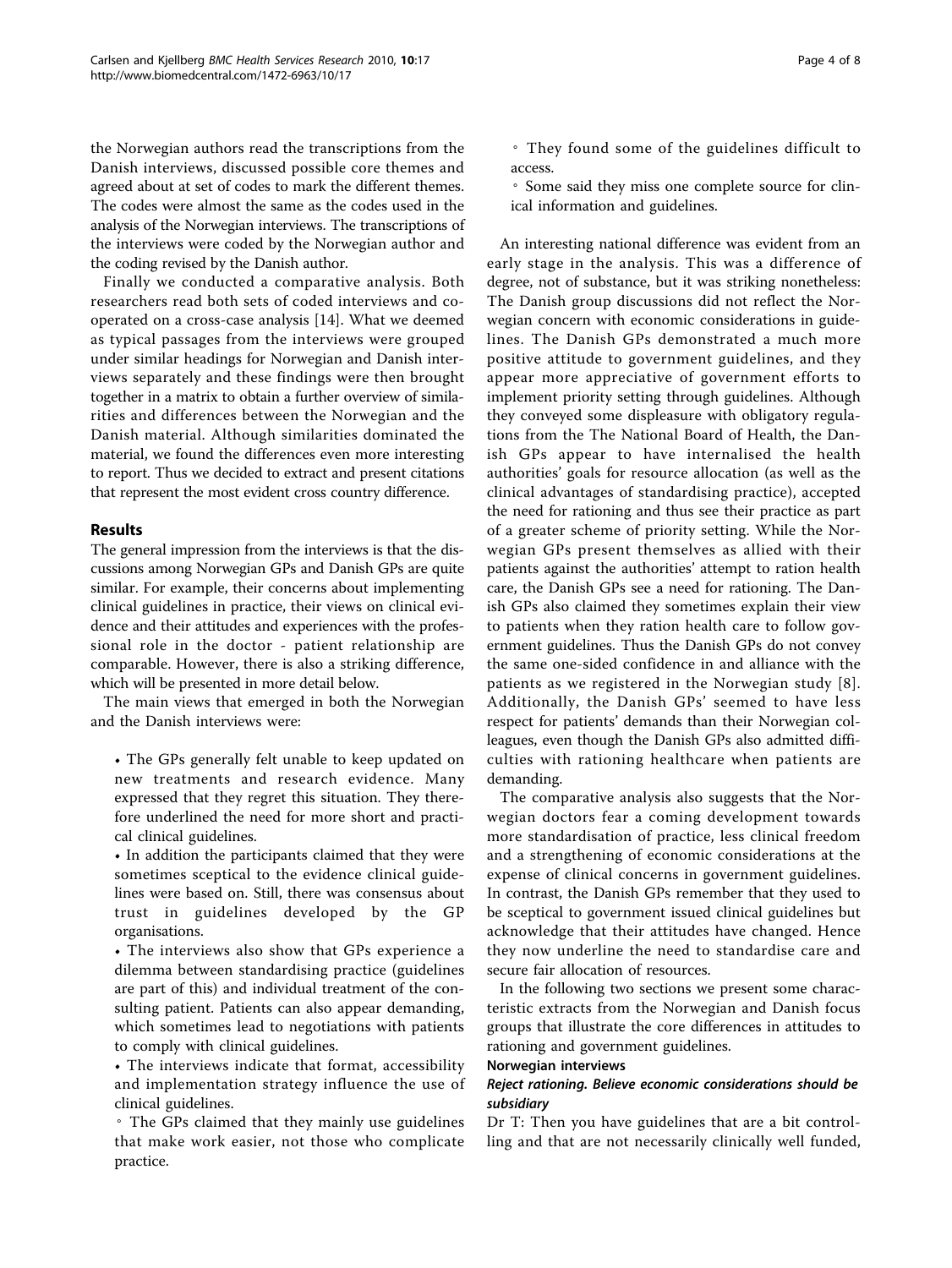where it is obviously really a question of saving money, which I find a bit difficult to relate to.

Dr K: So, clinical guidelines that guide you about treatment, as a support in daily practice, they are a plus. But when guidelines come with regulations that are primarily economically motivated, then I feel that the focus is wrong.

Dr S: Because the state medicine's agency has a onesided focus on saving money. You can't always trust what comes from there.

#### Reject guidelines with hidden rationing motives

Dr M: I am concerned that money is all too important. I am afraid the economic issues will overshadow other important values.

Interviewer: That economic issues are included in the decision without your being aware of it?

Dr M: Yes, that that is what lies beneath it all.

Dr L: Sometimes they [the guidelines, red.] give the impression that they are clinically funded, because they expect such guidelines to be more easily accepted. I tend to feel more in opposition towards economically based guidelines. You become more critical, because if it's only economics, then it's deception.

Dr O: I think it's reasonable from the authorities' side to have guidelines which say we have economic boundaries, which mean we can't do everything we could, but then it should be stated that that is what is happening. And there aren't many people who dare to say that. So I am worried that guidelines come out with an underlying agenda which we don't get to see.

## Fear that economic considerations may become more important than clinical considerations (development)

Dr G: I feel I focus more and more on the rules of the social security office, really on the finances of the social security; it takes more of my focus, away from focussing on what's best for the patients. Have to kind of remind myself that what's most important is actually what's best for the patients, not the rules the social security have set up to make sure the money doesn't just pour out.

#### Danish interviews

## Used to be sceptical to economic considerations in clinical guidelines, but are positive now (development)

Interviewer: But when it [The National Institute for Rational Pharmacotherapy, red.] was established it was concerned with the health economical rational basis that the medical treatment should not only be the best but also the most cost-effective. Did you notice or remark on this?

Dr S: In the beginning I was a little outraged. Why did they have to go in and decide that?

Dr S: Well, there is an increased respect for it [The National Institute for Rational Pharmacotherapy, red.], at least I think. You check and think: Well, I prescribe these pills; they cost kr. 5 a day whereas the others cost kr. 1, and is that... and the next time a patient comes and I have to initiate a treatment, I might as well prescribe the pills that cost kr. 1.

## Are of the opinion that rationing is necessary as part of the overall priority setting

Dr R: I too think it's a question of money. It's definitely a question of money. I think You could take that into consideration, definitely, both for the sake of the patient's economy, but also for the sake of everyone's economy. We too pay tax off it. And then you could say that we of course cannot single out in advance who of the patients will start coughing and not, so of course you will try the medicine that's ten times cheaper, that's crystal clear.

Dr Y: Well, I personally have no doubt. You see. Both from the perspective of the collective agreement, the legislative perspective, but also from an ethical, moral and collective state of mind we of course must show regard for the economy.

Dr J: Yes. Not least because, you know, the money is potentially taken from other groups.

Dr Y: Sometimes when I say that I am prescribing the cheapest the patient will say: "It's okay, I have a medicine card", or "I've reached the refund limit". And then I reply: "Well, it still costs what it costs, so it's not you but me and the rest of us, who pays." Now that, I think, is a substantial argument! I think we have a responsibility towards the individual patient's economy, but also towards the economy of the society. I really believe that. Sometimes reject clinical guidelines that they do not find rational

Dr H: How many of you have regarded the heart guideline and had a male patient of approximately 60 years with a total cholesterol of 6.3 and a reasonable blood pressure: 130 over 80. And then you look up in the guideline and see; you can actually make a 10 year projection, and then you see; everyone should be given Simvastatin. Or, maybe 10 percent should not be given it, 90 percent should. Do you comply with it [the guideline, red.]?

Collectively: No.

Dr Y: We don't use it.

#### **Discussion**

As expected when comparing GPs in two relatively similar national health care systems, perceptions of clinical guidelines did not differ much between the GPs in the Norwegian and the Danish studies. This also confirms the meta-study of focus group studies from 2007 which did not find any systematic variation in attitudes to clinical guidelines between countries [[6\]](#page-6-0). The common issues found in both groups of interviews here have all been reported in earlier studies and reviews of GPs' attitudes to guidelines [\[1,7](#page-6-0)[,15](#page-7-0)-[18](#page-7-0)].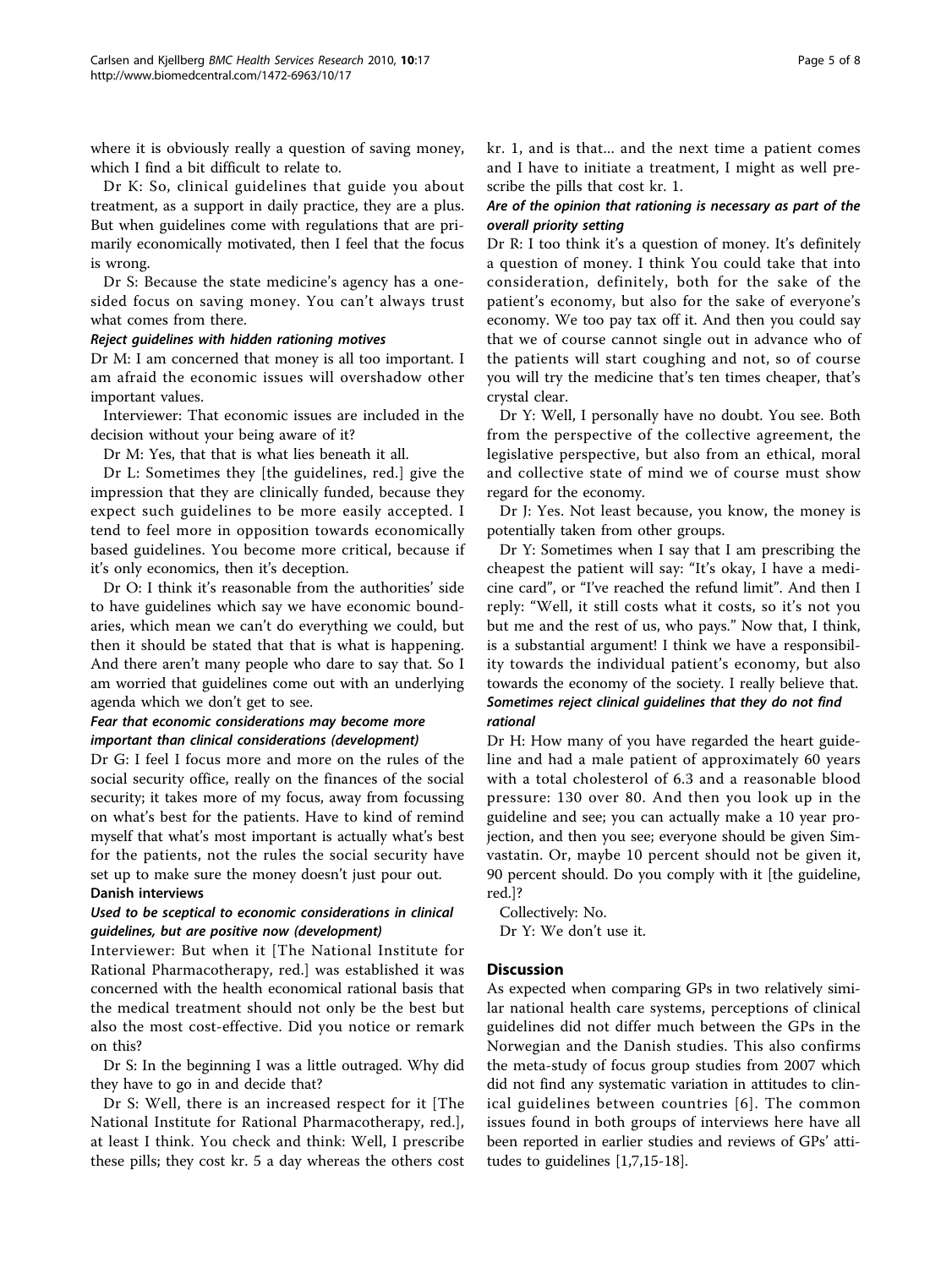Nevertheless, we also noted a clear cross-national difference: While the Norwegian GPs in this study appear rather sceptical to economic evaluations incorporated in clinical guidelines, and do not see such clinical guidelines as part of a greater scheme for priority setting, the Danish GPs seem able to combine the need for rationing with their professional identity as holistic generalists. Some of the Danish participants explicitly state that economic evaluations need to be included for the benefit of the public. GPs' concerns about economic vs. clinical standards in guidelines have been noted in a few earlier qualitative studies [\[17,19](#page-7-0)].

On the one hand, the similarities are important findings to report because they support the knowledge base, and they are easier to explain than the diverging findings. It is more difficult to explain the dissimilarities, which could for example be results of atypical study samples. However, striking differences merit attention and are interesting because they may lead to new hypotheses about explanations that inspire further studies.

If we for example presume that GPs' attitudes reflect organisational features in the national health care systems, it is relevant to ask whether the difference in attitudes between the two groups of GPs in this study represents stages in an international development of general practice. Whereas Norwegian health care has recently started a process of incorporating economic considerations in government guidelines, Danish GPs are accustomed to applying priority setting. Hence, the Norwegian GPs could be voicing preoccupations about a new situations and how it will form clinical practice, while the Danish GPs have internalised the rationale behind using clinical guidelines for rationing. Thus while the Danish GPs do have to negotiate with patients to follow clinical guidelines and still sometimes end up with acceding to patients' requests, they are not themselves opposed to the motivation implicit in the guidelines.

It follows from this line of argument that as rationing through clinical guidelines is increasingly imposed on GPs, they gradually become more positive to such guidelines as they internalise the ideas behind rationing of health care, or perhaps adapt to a situation they cannot change. The development of primary care in UK would be an interesting case for testing this theory. The British primary care system has in many ways inspired reforms and development of the Danish and Norwegian primary care sectors: The British system is well advanced with a central authoritative guideline source (The National Institute for Health and Clinical Excellence), which produces a steady stream of clinical guidelines. In contrast, Norwegian doctors seem to relate to no more than a dozen clinical guidelines and seem confused about which sources to trust [\[8](#page-6-0),[20\]](#page-7-0). Also with regard to government regulation vs. professional autonomy, the countries differ; British GPs are more closely monitored, and have long experiences with rationing health services because of budget responsibility, especially after the new GP contract of 2004 which implies that GPs' payment partly depends on whether evidence based guidelines are followed. Denmark seems to be in a middle position in this alleged development, both with respect to the range of government guidelines and in terms of regulation of professional discretion. If the theory holds, British GPs should be even more positive to rationing than Danish GPs, but this remains to be tested.

A team of British researchers who have studied how British GPs' manage their clinical practices and professional identity explains the development of British gen-eral practice thus [[21](#page-7-0)]: From the late  $19<sup>th</sup>$  Century the biomedical model based on hospital practice became prevalent and GPs gradually attempted to associate themselves with this model to maintain status. From the 1960s an anti-biomedical wave grew, partly spurred by patient empowerment, and led to the development of a holistic and patient centred approach in general practice. However, in later years, health authorities have increased the evidence based standardisation and regulation of general practice. Interestingly, the empirical results from this qualitative study indicate that even though British GPs currently are practicing according to the biomedical model, the GPs for the time being seem to be upholding their holistic identity i.e. the participants in this study claimed to be practicing holistically in spite of the apparent incongruity with their actual practice. Earlier UK studies suggest the opposite, e.g. in an interview study preceding the 2004 contract Charles-Jones et al found that British GPs were re-adopting a biomedical view on medicine, specialising to increase efficiency and that the holistic approach was being marginalised [[22](#page-7-0)]. Summing up, it is fair to say that, according to current knowledge in the field, there is no unambiguous evidence that British GPs are welcoming rationing and standardisation through clinical guidelines.

Still, scepticism and concerns about future changes in work situation is a well-known psychological phenomenon [\[23\]](#page-7-0) and fits well with current discourse in the medical literature, e.g. voiced in a comment in Current Surgery which recognises the controversies concerning guidelines for cost-control but still argues pro-guidelines as long as guidelines do not become the "demanded standards" of practice enforced by health authorities [[24\]](#page-7-0). However, given that there is a relationship between increased economic considerations and GPs' attitudes to clinical guidelines, it need not be linear. Also, there may be alternative explanations for why different interview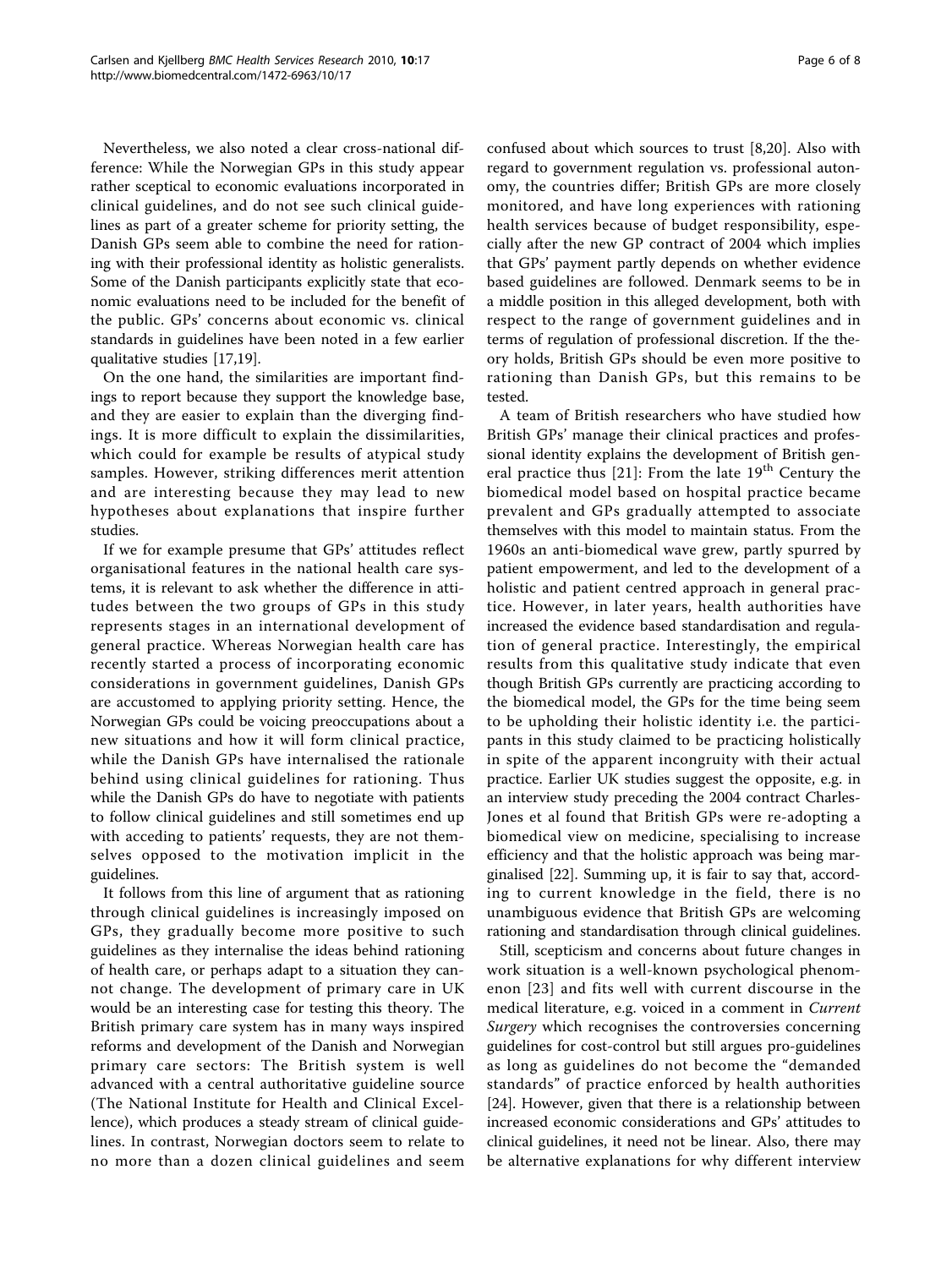<span id="page-6-0"></span>studies convey different attitudes among GPs. In depth studies are normally not suitable for generalising because the context in terms of interview questions, terminology, setting, relationship between interviewer and interviewees etc vary between studies. Hence, the differences noted across studies may be related to a range of other factors besides the organisation of the health care systems. Adding to the inevitable contextual differences between interview studies, a review of studies applying focus interviews in primary care research warns that the variation in how the methodology is conducted is tremendous [\[25](#page-7-0)].

The great advantage of focus groups is the rich and comprehensive material they yield, which in this case indicates that the differences and similarities noted here are well-founded. Adding to the validity of the study is the researchers' impression that the interviewees seemed relaxed and honest during the group interviews; humour and laughs were frequent, as were enthusiastic discussion. Also, we registered no comments indicating scepticism towards the researchers' or their role in this project.

On the other hand it is difficult to assess the representativeness of the participating GPs, i.e. the study sample. According to the limited data we have, the samples are similar to the average of the GP populations in both countries according to a few background characteristics, but bias according to unobservable factors such as attitudes and personality types remains unknown. Thus we cannot ignore the possibility that the difference in attitudes between the Norwegian and the Danish groups could be the result of peculiarities in the samples. However, the group by group analysis did not indicate marked differences between groups within each country, which indicates that unless there have been very different mechanisms influencing the group leaders' decision to participate in the two countries, the groups at least can be expected to represent the same type of GPs in both countries.

Finally, it is relevant to underline that interviews, whether they are quantitative or qualitative, are fallible as measures of people's behaviour. Hence, attitudes to guidelines are not necessarily a good measure, or even explanation of guideline adherence in practice. Studies frequently report that respondents, both in surveys and interview studies, are notoriously inaccurate when predicting or reporting own behaviour [[26,27](#page-7-0)]. Indeed, a multi-method international study of adherence to clinical guidelines in Norway, the Netherlands and Sweden found that less then 17% of the variation in practice was explained by the attitudes appearing in an included survey [3].

## Conclusions

This study supports earlier reviews suggesting that many, but not all attitudes and dilemmas associated with the use of clinical guidelines in general practice are repeated across national settings. Hence this study may contribute to the cross-national knowledge of how to apply incentives and manage general practice.

To increase our understanding of how GPs react to the development towards increased standardisation of practice and the weight put on cost effectiveness by national authorities, we would like to reproduce this study among British GPs.

## Competing of interests

The authors declare that they have no competing interests.

#### Acknowledgements

Primarily, the authors would like to thank all the participating GPs for their time and dedication. We are also indebted to Ole Frithjof Norheim who assisted in analysing the Norwegian data and is co-author on the Norwegian paper. The project was funded by the Research Council of Norway, grant no. 175449/V50.

#### Author details

<sup>1</sup>The Rokkan Centre, University Research, Nygaardsgt 5, 5015 Bergen, Norway. <sup>2</sup>Danish Institute for Health Services Research, Dampfaergevej Copenhagen, Denmark.

#### Authors' contributions

BC conducted and analysed the Norwegian interviews, BC and PKK planned the Danish interviews. PKK organised and conducted the Danish interviews. BC and PKK analysed the Danish interviews. BC drafted the paper. PKK added information about the Danish part of the study and revised the manuscript. Both authors have read and approved the final manuscript.

#### Received: 11 August 2009

Accepted: 16 January 2010 Published: 16 January 2010

#### References

- 1. Farquhar CM, Kofa EW, Slutsky JR: Clinicians' [attitudes to clinical practice](http://www.ncbi.nlm.nih.gov/pubmed/12405894?dopt=Abstract) [guidelines: a systematic review.](http://www.ncbi.nlm.nih.gov/pubmed/12405894?dopt=Abstract) The Medical Journal of Australia 2002, 177:502-506.
- 2. Grimshaw J, Eccles M, Tetroe J: [Implementing clinical guidelines: current](http://www.ncbi.nlm.nih.gov/pubmed/15069910?dopt=Abstract) [evidence and future implications.](http://www.ncbi.nlm.nih.gov/pubmed/15069910?dopt=Abstract) The journal of continuing education in the health professions 2004, 24(Suppl 1):31-37.
- 3. Veninga C, Lundborg C, Lagerlov P, Hummers-Pradier E, Denig P, Haaijer-Ruskampl F: [Treatment of uncomplicated urinary tract infections:](http://www.ncbi.nlm.nih.gov/pubmed/10669181?dopt=Abstract) [exploring differences in adherence to guidelines between three](http://www.ncbi.nlm.nih.gov/pubmed/10669181?dopt=Abstract) [European countries. Drug Education Project Group.](http://www.ncbi.nlm.nih.gov/pubmed/10669181?dopt=Abstract) The Annals of Pharmacotherapy 2000, 34:19-26.
- 4. Mazza D, Russell SJ: Are GPs using clinical practice quidelines?. Australian Family Physician 2001, 30:817-821.
- 5. Oxman AD, Thomson MA, Davis DA, Haynes RB: [No magic bullets: a](http://www.ncbi.nlm.nih.gov/pubmed/7585368?dopt=Abstract) [systematic review of 102 trials of interventions to improve professional](http://www.ncbi.nlm.nih.gov/pubmed/7585368?dopt=Abstract) [practice.](http://www.ncbi.nlm.nih.gov/pubmed/7585368?dopt=Abstract) CMAJ 1995, 153:1423-1431.
- 6. Carlsen B, Glenton C, Pope C: [Thou shalt versus thou shalt not. A](http://www.ncbi.nlm.nih.gov/pubmed/18252073?dopt=Abstract) [qualitative meta-synthesis of GPs](http://www.ncbi.nlm.nih.gov/pubmed/18252073?dopt=Abstract)' attitudes to clinical practice [guidelines.](http://www.ncbi.nlm.nih.gov/pubmed/18252073?dopt=Abstract) British Journal of General Practice 2007, 57:971-978.
- 7. Langley C, Faulkner A, Watkins C, Gray S, Harvey I: Use of quidelines in primary care-practitioners' [perspectives.](http://www.ncbi.nlm.nih.gov/pubmed/9613476?dopt=Abstract) Fam Pract 1998, 15:105-111
- 8. Carlsen B, Norheim OF: "[What lies beneath it all?](http://www.ncbi.nlm.nih.gov/pubmed/18945360?dopt=Abstract)" an interview study of GPs' [attitudes to the use of guidelines.](http://www.ncbi.nlm.nih.gov/pubmed/18945360?dopt=Abstract) BMC Health Services Research 2008, 8:218, (22 October 2008).